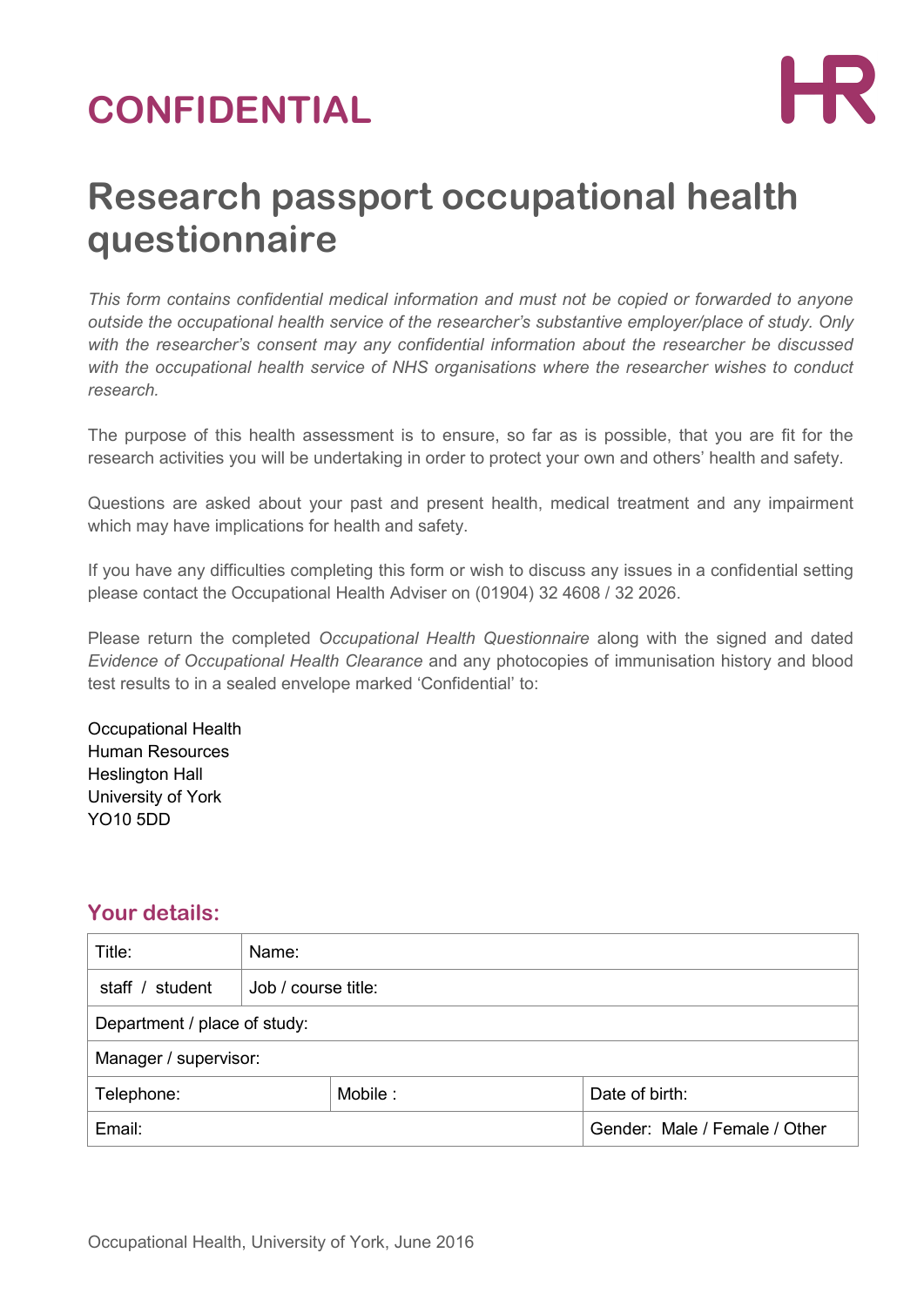## **Brief description of research activities:**

| Description of proposed research work:                                                                                                                            |
|-------------------------------------------------------------------------------------------------------------------------------------------------------------------|
|                                                                                                                                                                   |
| Location(s) of proposed research work:                                                                                                                            |
|                                                                                                                                                                   |
|                                                                                                                                                                   |
| If you are currently employed or are a current student, did you submit a pre-employment health                                                                    |
| questionnaire when you commenced your employment/study at this University?<br><b>Y / N</b>                                                                        |
| During your research activity will you be involved in the following:                                                                                              |
| Direct contact with patients/service users? Y / N<br>$\bullet$                                                                                                    |
| Direct contact with children?<br>Y / N<br>$\bullet$                                                                                                               |
| Direct contact with vulnerable adults?<br>Y / N<br>$\bullet$                                                                                                      |
| Direct contact with immuno-compromised patients? Y / N<br>$\bullet$                                                                                               |
| Direct contact with New or Expectant mothers?<br>Y / N                                                                                                            |
| Regular clinical contact with patients/service users and direct involvement in patient care?<br><b>Y / N</b>                                                      |
| Non-clinical social contact with patients/service users but not directly involved in patient care<br>(eg focus groups/certain interview studies)?<br><b>Y / N</b> |
| Working in a laboratory/mortuary and handling pathogens or potentially infected<br>specimens?<br>Y/N                                                              |
| Working with specimens containing specific organisms (eg typhoid, smallpox etc)?<br>Y / N                                                                         |
| If Yes, provide details of the organisms here:                                                                                                                    |
|                                                                                                                                                                   |
|                                                                                                                                                                   |
|                                                                                                                                                                   |
|                                                                                                                                                                   |
|                                                                                                                                                                   |
| Will you be undertaking exposure-prone procedures (EPP) <sup>1</sup> ?<br>Y/N                                                                                     |
| Will you be at risk of exposure to blood-borne viruses?<br><b>Y / N</b>                                                                                           |

1

<sup>&</sup>lt;sup>1</sup>EPPs are those invasive procedures where there is a risk that injury to the worker may result in exposure of the patient's open tissues to the blood of the worker. These include procedures where the worker's gloved hands may be in contact with sharp instruments, needle tips or sharp tissues (eg spicules of bone or teeth) inside a patient's open body cavity, wound or confined anatomical space where the hands or fingertips may not be completely visible at all times.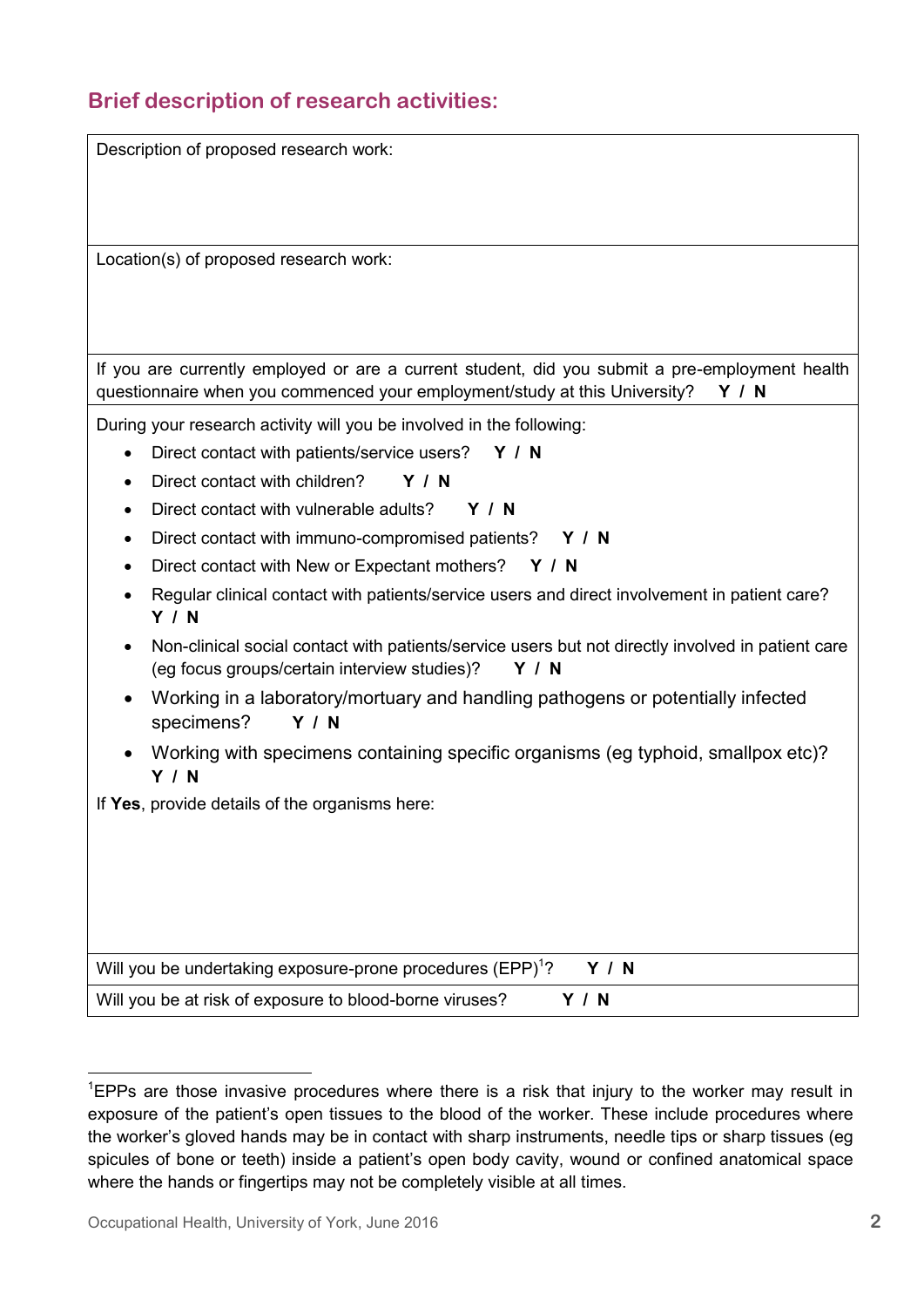### **Vaccination history**

*Please give details of vaccinations and tests you have had. Where possible, give dates and results. Further NHS screening may be required depending on nature of research activities and information provided. It may therefore be advisable to provide as much detail as possible with documentary evidence, e.g. photocopies of blood test results or vaccination records.*

| <b>Immunisation History</b> |                                        |                                                                    |  |  |
|-----------------------------|----------------------------------------|--------------------------------------------------------------------|--|--|
| 1a                          | <b>MMR</b> vaccination                 | Dates: 1st<br>2nd:                                                 |  |  |
| 1 <sub>b</sub>              | Measles, mumps and rubella blood tests | Date:                                                              |  |  |
|                             |                                        | Result:                                                            |  |  |
| 2a                          | <b>Hepatitis B vaccinations</b>        | Date: $(1)$                                                        |  |  |
|                             |                                        | Date: $(2)$                                                        |  |  |
|                             |                                        | Date: $(3)$                                                        |  |  |
| 2 <sub>b</sub>              | Hepatitis B booster                    | Date:                                                              |  |  |
| 2c                          | Hepatitis B antibody screening         | Date:                                                              |  |  |
|                             |                                        | Result:                                                            |  |  |
| 3a                          | Heaf, Mantoux or Interferon-gamma (TB  | Date:                                                              |  |  |
|                             | test)                                  | Result:                                                            |  |  |
| 3 <sub>b</sub>              | BCG (TB vaccination)                   | Date:                                                              |  |  |
| 4                           | Polio booster                          | Date:                                                              |  |  |
| 5                           | Tetanus booster                        | Date:                                                              |  |  |
| 6                           | Have you had chicken pox?              | $\sqrt{ }$<br><b>No</b><br><b>Yes</b><br><b>Unsure</b><br>$\prime$ |  |  |
| 6a                          | Varicella (chickenpox) blood test      | Date:                                                              |  |  |
|                             |                                        | Result:                                                            |  |  |
|                             | Varicella immunisations                | 2nd<br>Dates: 1st                                                  |  |  |

#### **Declaration of health**

|   | Do you currently have any health problems, including psychological problems, or are you<br>awaiting surgery?<br>Y / N                                              |
|---|--------------------------------------------------------------------------------------------------------------------------------------------------------------------|
| 2 | Are you presently receiving any prescribed medication, treatment or therapy except<br>contraception?<br>Y / N                                                      |
| 3 | How many days off sick have you had over the past two years?                                                                                                       |
| 4 | Do you have any health or psychological condition that may affect your ability to perform the<br>proposed research activity?<br>Y / N                              |
| 5 | Do you have any health condition caused or made worse by work?<br>Y / N                                                                                            |
| 6 | Do you have any disability or other health condition not mentioned above that may require<br>additional help or support to perform the research activity?<br>Y / N |